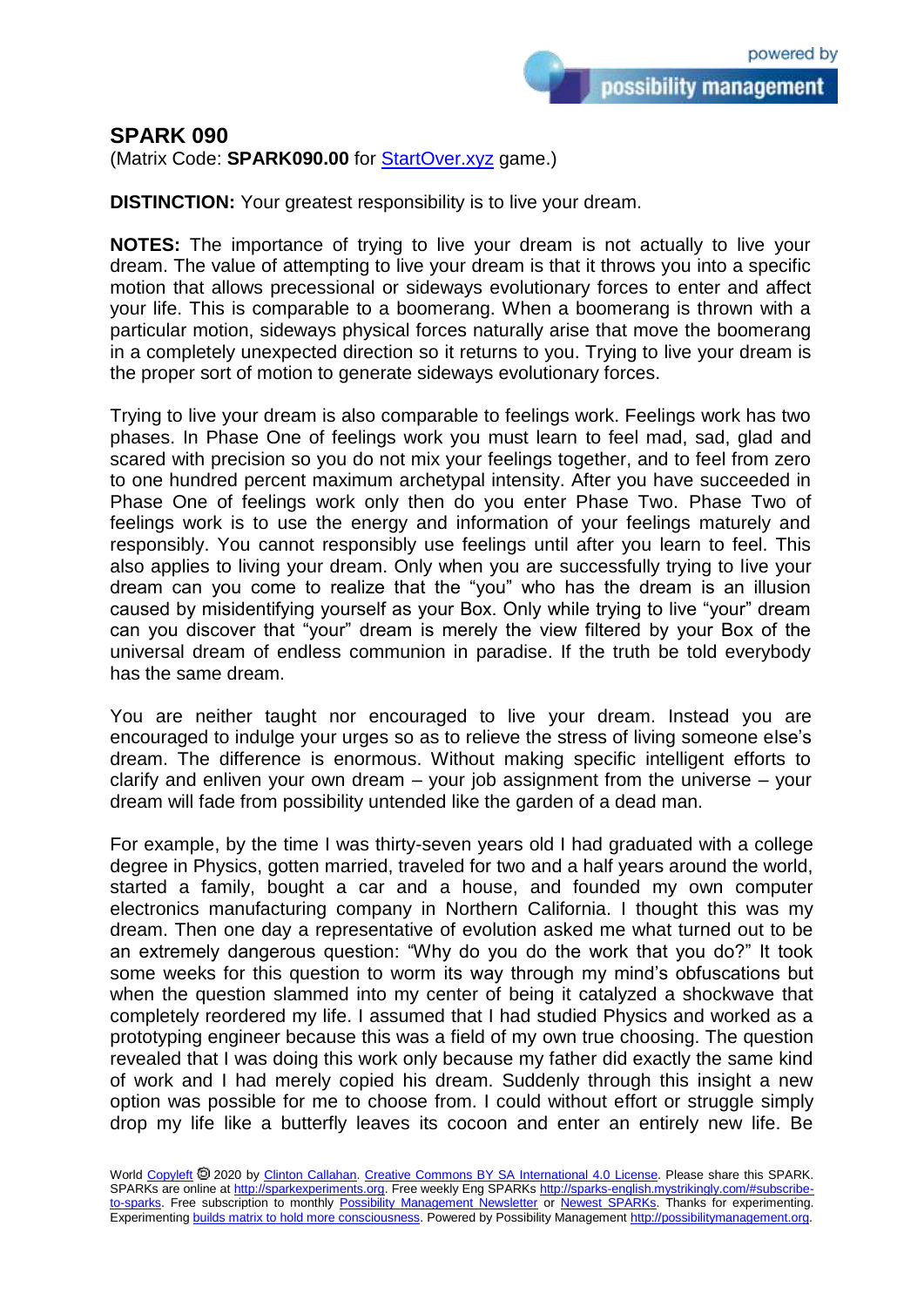warned that if you seriously engage this SPARK something similar could happen to you.

## **EXPERIMENTS:**

Clarify your dream. Whether or not you actually take steps to implement your dream is at this point irrelevant. Without first clarifying your dream no effective steps can be taken anyway. What is required first is to discover that you personally carry your own unique vision of the universal dream. You have an inspiring sense of what is possible for yourself, your community, and the world. This sensation is your dream. This inspiration is your destiny.

**SPARK090.01** STEP ONE: Go to the internal place where you no longer assume that you know anything about what your dream actually is. This may be easy. Your dream may lie outside the boundaries of present day cultural concept limits. If so, there would be no way for you to find it, conceive of it, visualize it, or speak about it through the set of conceptual possibilities that modern culture has given you to understand things. So many forces are trying to manipulate you to abandon your dream and instead to adopt the dream of some external authority that you may never have directly experienced your own dream. Your dream is unique and probably bigger than you think. Consider that each snowflake is unique, each wave, each flower, each breath, each moment is unique. Certainly each person' dream is unique. The point is that if you do not try to bring your particular unique dream to life no one else *can*. No one else will ever see your dream the way you see it. That is why bringing your dream to life is your greatest responsibility. If you die without trying to bring your dream to life your dream dies with you. Forever. When you are able to permit yourself to not already know what your dream is then go to STEP TWO.

**SPARK090.02** STEP TWO: Experience your dream. Create a way to stop all activity for a few moments. Sit comfortably, relaxed, away from busyness. Get quiet on the inside. Perhaps close your eyes. After a time gently send yourself an internal request to hear from your original silent voice, the experiential voice that speaks to you before you make words in your mind. Ask, "What is my true dream?" Then wait for an experiential answer. Be patient. The response to your request might not be as immediate as when you speak to another person. The response might not produce a clear list of options like an Internet search. The response won't come from your mind. Make your silent request and then wait for a whole-body sensation like a bubble of feelings floating up from your internal depths. The sensation may feel bizarre or familiar, conceptual or visual, complete or partial – there is no right, perfect or final form of this communication. All you are trying to do is establish or strengthen your link to your life-action DNA code – the place in you connected to your dream. The most accurate or powerful response to your request may prove to be an experience that makes no sense to you at all. The communication itself may be irritating to everything that you know, initializing a crack in your certainty about who you are or what you are doing with your life right now. Contrary to how it might immediately feel, that crack may be the most precious thing you have. That opening into apparent chaos may be a gateway to a clear vision of your dream that includes a totally unexpected rearrangement of priorities.

World [Copyleft](https://en.wikipedia.org/wiki/Copyleft) @ 2020 by [Clinton Callahan.](http://clintoncallahan.mystrikingly.com/) [Creative Commons BY SA International 4.0 License.](https://creativecommons.org/licenses/by-sa/4.0/) Please share this SPARK. SPARKs are online at [http://sparkexperiments.org.](http://sparks-english.mystrikingly.com/) Free weekly Eng SPARKs [http://sparks-english.mystrikingly.com/#subscribe](http://sparks-english.mystrikingly.com/#subscribe-to-sparks)[to-sparks.](http://sparks-english.mystrikingly.com/#subscribe-to-sparks) Free subscription to monthly [Possibility Management Newsletter](https://possibilitymanagement.org/news/) or [Newest SPARKs.](https://www.clintoncallahan.org/newsletter-1) Thanks for experimenting. Experimentin[g builds matrix to hold more consciousness.](http://spaceport.mystrikingly.com/) Powered by Possibility Managemen[t http://possibilitymanagement.org.](http://possibilitymanagement.org/)